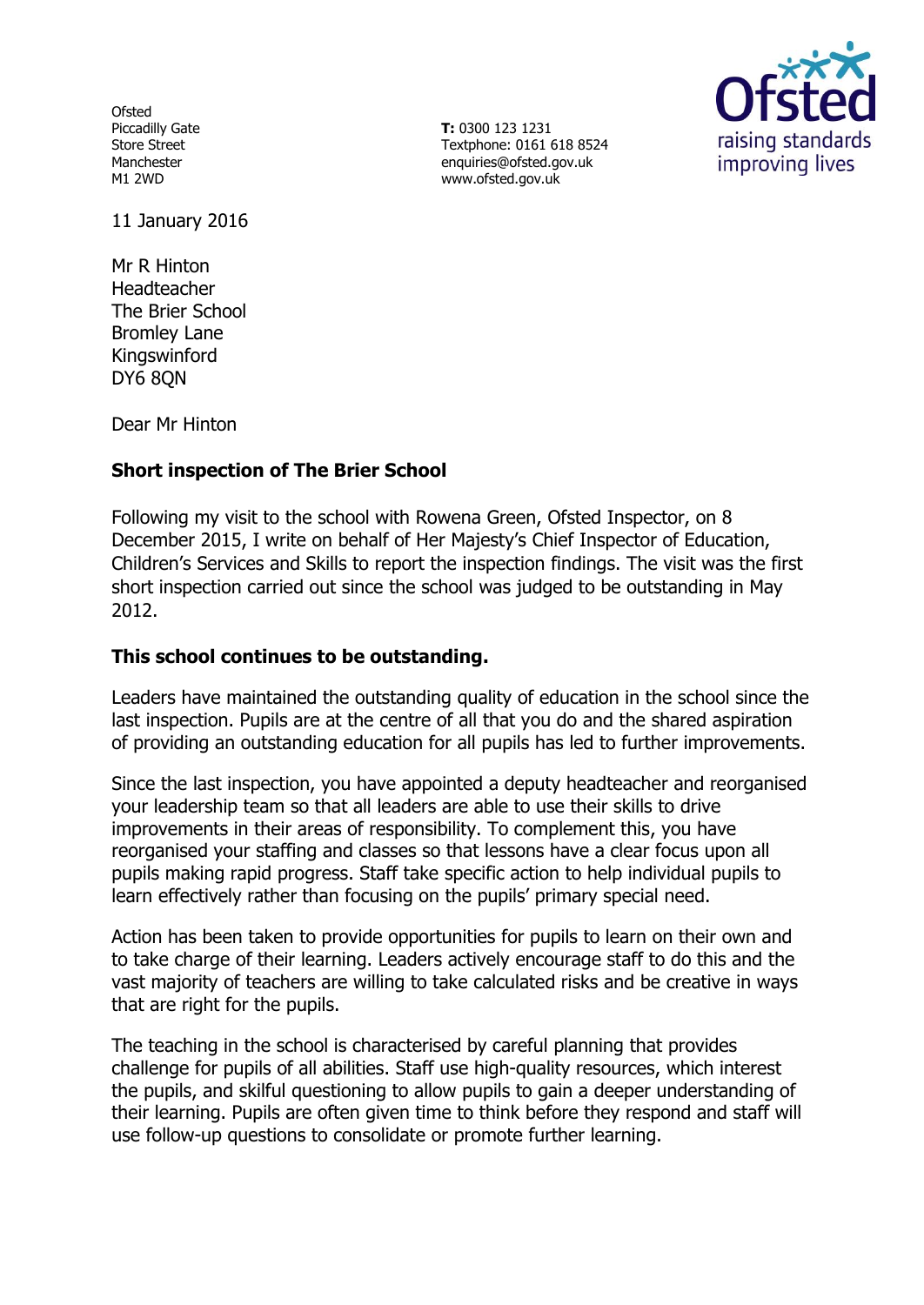

Teachers and teaching assistants work extremely well together in order to make sure that all pupils make rapid progress. They know the pupils well and enjoy very positive and productive relationships with them. Pupils trust the staff to challenge them, which led to one pupil telling an inspector that, 'it is good to do hard work'. In this climate, pupils thrive.

As a result of outstanding teaching over time, outcomes have improved since the last inspection. Pupils leave the school with a range of appropriate qualifications, including GCSEs. This, along with high quality, impartial careers guidance and time spent attending training at local colleges and providers, allows pupils to continue to do well once they have left the school.

Outcomes in the early years and at Key Stages 1, 2 and 3 have also been consistently strong since the last inspection. Almost all pupils currently on roll at the school are on target to meet their aspirational targets in all subjects.

Pupils enjoy coming to school. High expectations of regular attendance and robust systems to follow up any absence mean that attendance is above average. Medical reasons impact on the attendance of some pupils and illness did lead to a slight dip in last year's overall attendance figures. Nevertheless, attendance is improving this year and it has been broadly in line with national averages for all schools since the last inspection.

Conduct around the school is exemplary. Pupils are very polite and considerate. They use the sporting and play equipment in the school grounds in a sensible manner and told inspectors that they feel safe in school.

## **Safeguarding is effective.**

School leaders are taking effective action to ensure that safeguarding and child protection arrangements keep pupils safe. Up-to-date policies, which make reference to the Secretary of State's most recent guidance, are in place. Staff have received appropriate information about how to keep pupils safe. They have attended relevant safeguarding training and know how to act if they have concerns about a young person's welfare.

Well-organised, written records are stored securely, and referrals made to the designated safeguarding lead are dealt with effectively. School leaders work closely with the local authority to help keep pupils safe. Referrals are made promptly and protocols for children missing education are followed assiduously.

# **Inspection findings**

- Leaders and governors know the school well. They are informed by the views of pupils, staff and parents and use this, along with their own skills and understanding, to drive further improvements.
- School leaders focus consistently on improving outcomes for all pupils and have created a culture that enables pupils and staff to flourish and excel.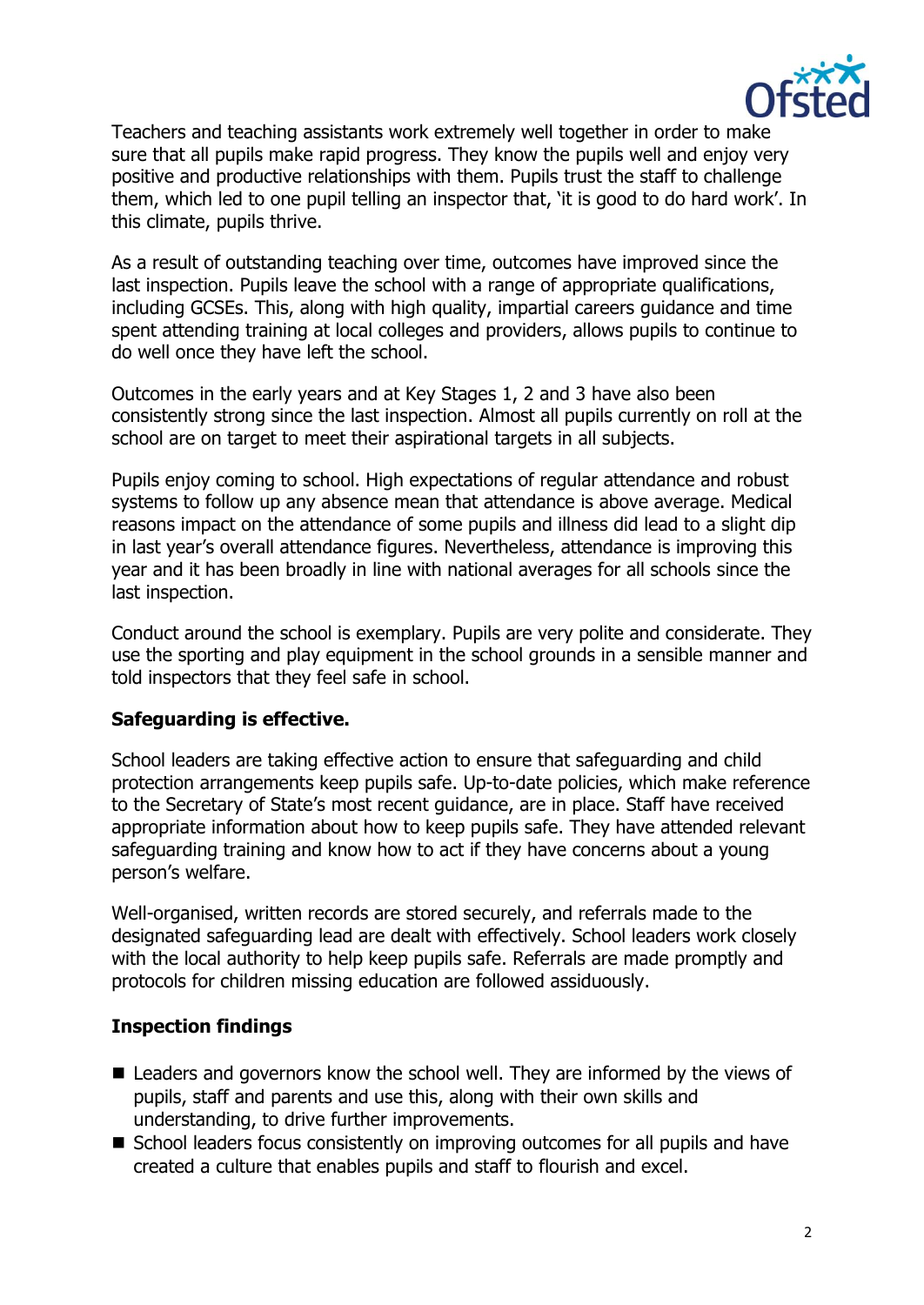

- Staff feel highly valued. They told inspectors that they are supported extremely well, that their training needs are met and that they are inspired to keep trying to improve their practice.
- Teaching is highly effective across the school. Leaders use the arrangements for managing staff performance to set challenging targets and reward sustained highquality teaching, outcomes and contributions to school improvement.
- Teachers embed mathematics, reading, writing and communication across all subjects, and, as result, all pupils make strong progress in all areas. However, pupils' progress in writing is not as rapid as it is other subjects. School leaders have looked into the reasons for this, and have made swift changes, so that pupils can catch up.
- $\blacksquare$  Pupils make extremely rapid progress in the main body of lessons but this is not always matched at the start of lessons. School leaders are beginning to think of ways to address this.
- $\blacksquare$  In a few lessons, tasks do not always give pupils the opportunity to respond to stimuli in their own way. This restricts their progress.
- Information on pupils' progress is accurate and used consistently to set challenging targets and measure progress. School staff are taking a significant role in shaping the Dudley Agreed P-Level Assessment (DAPA), which is being used by local schools to measure progress.
- The broad and balanced range of subjects inspires pupils to learn and achieve extremely well. They are given a range of opportunities in many subjects to deepen their knowledge, understanding and skills.
- Pupils' spiritual, moral, social and cultural development and their understanding of fundamental British values form a significant part of the school's work. Democracy, free speech, fair play, respect for others, the right to one's personal belief and protection of those who are most in need are actively promoted in the school.
- Some pupils attend lessons in neighbouring schools and some spend time in their local mainstream school. If suitable courses are available elsewhere for older pupils, they are supported to access them. Also, when appropriate, staff arrange taster sessions for pupils in their local school. As a result, a few pupils have returned to mainstream education.
- Leaders promote equality of opportunity and diversity exceptionally well. Bullying is extremely rare and pupils are confident that staff will deal with any unkindness, if it occurred.
- **Pupils behave extremely well, staff use effective behaviour management** techniques if required, but this is rare. Very few exclusions have taken place since the last inspection.
- Parents are extremely supportive of the school and informed inspectors that 'it's a wonderful school', 'all staff are brilliant' and 'the school is well led and managed'. All the parents that spoke with inspectors said that their children were safe and happy and making 'amazing' progress. One parent told us that 'the school is challenging [their child] to become an independent person.'
- Children in the early years enjoy very high-quality teaching, which is responsive to their needs, in a stimulating, safe environment. The broad range of subjects